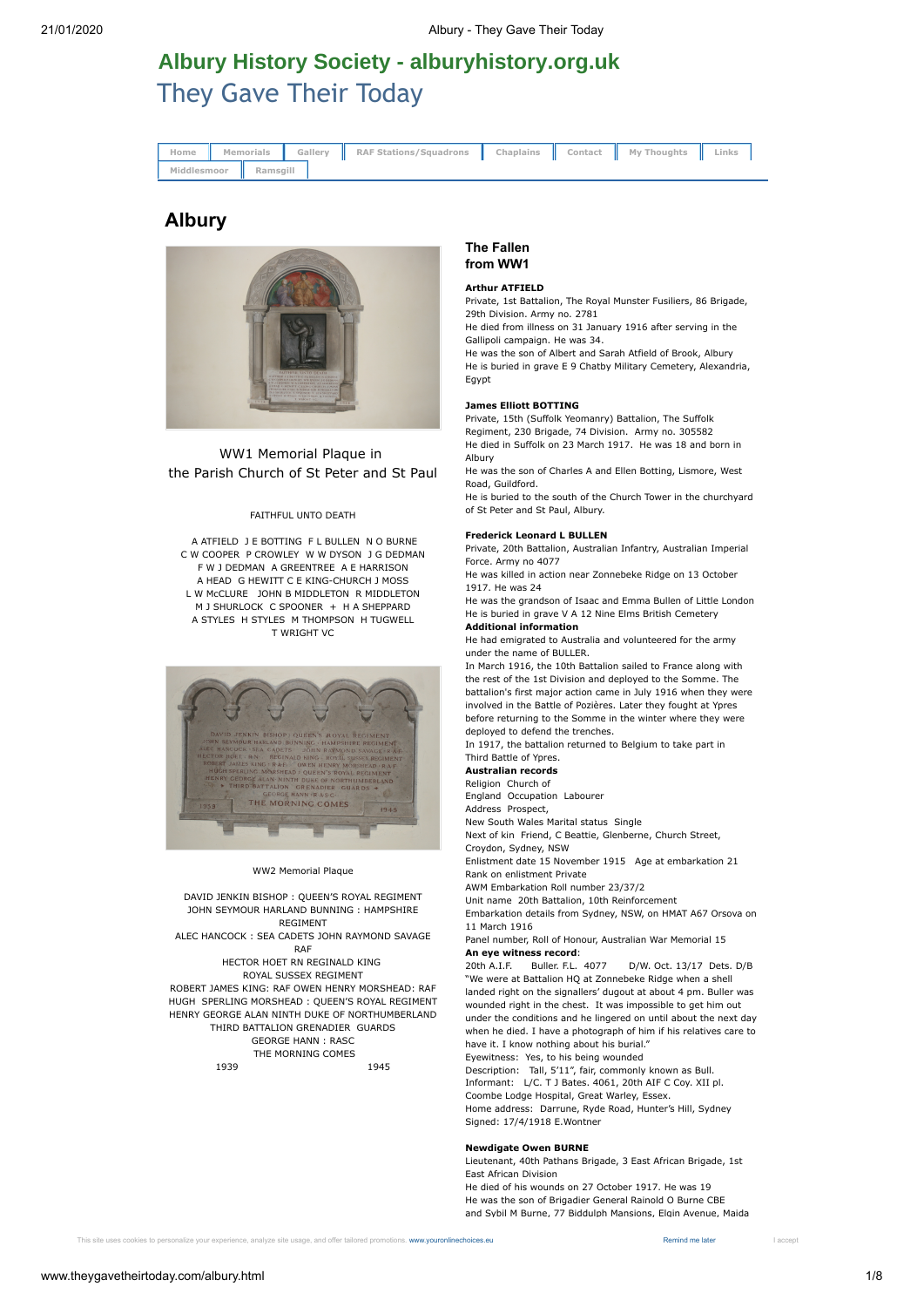

He was educated at Uppingham School from September 1912 to July 1915 where he was a classical scholar. He boarded at Highfield which House had 190 old boys fighting in WW1, no less than 37 of them were killed.

He was gazetted Lieutenant on 18 April 1916 attached to the Indian Army having previously been an Officer Cadet at Wellington College. The following year, his posting to 40th Pathans was confirmed in the London Gazette. He died from his wounds in Dar es Salaam but the occasion of his being wounded was not recorded

## **Brief History of the 40th Pathans**

The regiment was raised as an emergency unit in 1858 and their reputation and regimental number earned them the nickname of the Forty Thieves and their British Colonel – Ali Baba. On the outbreak of WW1, the regiment was stationed in Hong Kong. It arrived in France on 2 April 1915, and within days, was on the frontline. The 40th Pathans fought with great gallantry in 2nd Battle of Ypres, where they suffered 320 casualties on 26 April, and in the Battles of Aubers Ridge and Loos.

In December 1915, the regiment left for Mombasa, East Africa arriving on 9 January 1916.

The regiment transferred to Dar es Salaam on 6 September 1916 and sailed to occupy Mikindani, arriving on 13 September and occupied Lindi on 17 September. They then took part in the battles of Njinjo on 9 October and at Kimbarambara on 11 October 1916. On 19 July 1917 at the battle of Narungombe, the regiment took heavy losses and lost four maxims to the Germans.

#### **Charles William COOPER**

Private, 1st Battalion, The East Surrey Regiment, 95 Brigade, 5th Division. Army no 14922

He was killed in action on 29 July 1916 in the fighting on the Somme. He was 19

He was the son of Henry and Alice Cooper, Swiss Cottage, Albury.

He is remembered on pier and face 6B and 6C of the Thiepval Memorial

#### **Philip CROWLEY**

Lieutenant, 11th (Service) Battalion, The King's Own (Royal Lancaster Regiment), 120 Brigade, 40th Division. He was killed in action on 7 July 1917. He was 31 He was the son of the Reverend Henry E and Edith Crowley, previously the Rector of Albury but who moved to Albury, The Avenue, Andover.

He is buried in grave I C 47 Fifteen Ravine British Cemetery, Villers-Plouich, which is 13 kms south of Cambrai

# **Additional information**

He was the Transport Officer

Probate granted to his father who was the Rector in Albury (1904 to 1921)

#### **William Webster DYSON**

Second Lieutenant, 1st Battalion, Princess Victoria's (Royal Irish Fusiliers), 10 Brigade, 4th Division. He was previously Sergeant, 17th (Duke of Cambridge's Own) Lancers

He was killed in action on 26 August 1916. He was 32. He was the son of William and the late Amelia Dyson, Homeleigh, Albury Heath.

He is buried in grave Valley Cottages Cem Mem D 10 Railway Dugouts Burial Ground near Ypres. His division was on the

#### Somme **Additional information**

Probate to William Dyson, Schoolmaster.

# **James George DEDMAN**

Sergeant, 7th (Service) Battalion, The Queen's (Royal West Surrey Regiment), 55 Brigade, 18th Division. Army no G/1292 He was killed in action on 28 August 1917. He was 24 He was the son of James and Ann Dedman, Winterfold Cottage, Albury and the husband of Ada Dedman and brother to Frank, see next entry.

He is buried in grave VI M 14 of Niederzwehren Cemetery, Kassel, Germany

#### **Additional information**

Was he a PoW? He is buried in Germany in an area where a British Soldier should not have been unless he was a Prisoner of War. The supporting evidence is held by his regiment which records that J Dedman was sent Red Cross Parcels by the Staff of the Ministry of Labour, Employment Department and V W Wood of Wimbledon (who could have been in the Ministry of Labour!).

But, whether he was a PoW is not proved beyond doubt as he is described as being killed in action. His Mother is also recorded as living at 21 Eagle Road,

Guildford.

### **Frank William John DEDMAN**

Lance Corporal, 6th (Service) Battalion, The Queen's (Royal



IN LOVING MEMORY OF NEWDIGATE OWEN BURNE LIEUTENANT 40TH PATHANS ONLY SON OF BRIGADIER GENERAL & MRS R O BURNE BORN 9TH APRIL 1898 DIED 27TH OCTOBER 1917 AT KILWA, EAST AFRICA OF WOUNDS RECEIVED IN ACTION. DULCE ET DECORUM EST PRO PATRIA MORI.

 THIS TABLET IS PLACED HERE BY THE OFFICERS, M.T. RECEPTION & TRAINING AREA RASC AS AN EXPRESSION OF THEIR SYMPATHY WTH HIS FATHER & MOTHER

For more information about this memorial see: <http://www.alburychurches.org/tour.html>



IN MEMORY OF THREE SISTERS OF ALAN 8TH DUKE OF NORTHUMBERLAND WHO ARE BURIED IN THIS CHURCHYARD MARGARET PERCY 1873-1934 VICTORIA ALEXANDRINA PERCY 1875-1958 MARY MAXWELL 1878-1965 WIFE OF AYMER EDWARD MAXWELL KILLED AT ANTWEP OCTOBER 1914 COMMANDING COLLINGWOOD BATTALION ROYAL NAVAL DIVISION ESPERANCE EN DIEU



Lieutenant John Seymour Harland Bunning WW2

This site uses cookies to personalize your experience, analyze site usage, and offer tailored promotions. [www.youronlinechoices.eu](https://www.youronlinechoices.eu/) Remind me Inter Remind me later I accept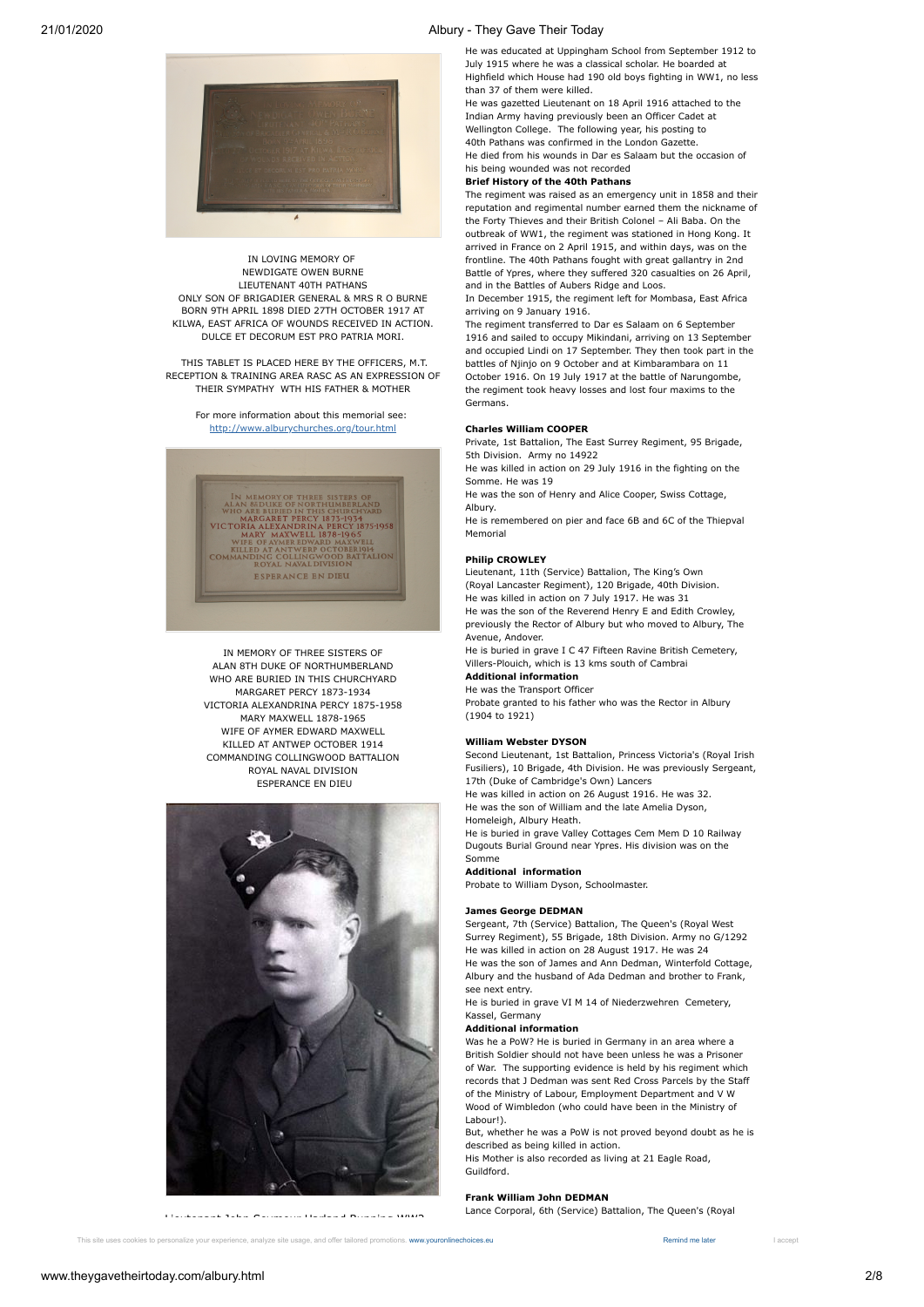#### was 20

He was the son of James and Ann Dedman, Winterfold Cottage, Albury and brother to James.

He is buried in grave I H 7 Wailly Orchard Cemetery, south west of Arras

#### **William Albert GREENTREE**

Private, 1st/22nd (County of London) Battalion (The Queen's), The London Regiment, 142 Brigade, 47th Division. Army no. 682428. He was formerly with 5th Battalion, The Queen's (Royal West Surrey Regiment). Army no 3554, He was killed in action on 2 December 1917 during the German counter attacks during the Battle of Cambrai. He was 20. He was the son of William and Celia Greentree, Watery Lane,

Albury. He is remembered on panel 12 of the Cambrai Memorial, Louverval

#### **Albert Edward HARRISON**

Private, 1st/5th Battalion TF, The Queen's (Royal West Surrey Regiment), 12 Indian Brigade, 15th Indian Division. Army no T/240170

He died on 1 November 1917 probably from fever. He was 23 He was the son of Annie Peacock (formerly Harrison), Pyle Hill Cottages, Sutton Green and the late James Harrison. He is buried in grave XII E 3 North Gate War Cemetery, Baghdad

# **Albert HEAD**

Lance Corporal, 10th (Service) Battalion, The Rifle Brigade (The Prince Consort's Own), 59 Brigade, 20th Division. Army no S/1698

He was killed in action on 3 September 1916 either at Delville Wood or Guillemont as his Division was fighting at both places on this date. He was 26

He was the son of William and Jane Head of Albury

He is remembered on pier and face 16B and 16C of the Thiepval Memorial

#### **Cyril Edward KING-CHURCH**

Captain, D Company, 1st/7th (City of London) Battalion, The London Regiment, 140 Brigade, 47th Division.

He was killed in action near Loos on 25 September 1915. He was 36

He was the son of William T and Susan A King-Church, Northfield, Albury.

He is buried in grave 7 Houchin Communal Cemetery, south of Bethune

# **Additional information**

Probate granted to Major Francis William King-Church

#### **Lenox William Mcclure JOHN**

Second Lieutenant, 1st Battalion, The Lincolnshire Regiment, 62 Brigade, 21st Division.

He was killed in action on 24 September 1916 on the Somme. He was 34

He was the son of General John (The Duke of Cornwall's Light Infantry,) and Edith John and the husband of A Muriel A Gay (formerly John), Snape, Wadhurst, Sussex.

He is buried in grave IV F 25 Heilly Station Cemetery, Mericourt l'Abbé in the Somme

### **Additional information**

The Probate records state that he lived in Harrop Kootenay, British Columbia

### **Robert William MIDDLETON**

Private, 5th (Service) Battalion, The Duke of Edinburgh's (Wiltshire Regiment), 40 Brigade, 13th Division. Army no. 10885. He died of his wounds on 29 April 1917. He was 21

He was the son of William D and Emma Middleton He is buried in grave XV M 10 North Gate War Cemetery, Baghdad

#### **Matthew James SHURLOCK**

Private, 8th (Service) Battalion, The Queen's (Royal West Surrey Regiment), 72 Brigade, 24th Division. Army no. G/22292.

He was killed in action on 21 March 1918 during the fighting at St Quentin. He was 22

He was the son of Frederick Shurlock, Warren Cottage, Albury Heath.

He is remembered on panel 14 and 15 of Pozières Memorial **Additional information**

He had served using the name SHERLOCK.

### **Charles Albert Victor SPOONER**

Boy 1st Class, HMS Hawke, Royal Navy. RN no. J/26754 He died on 15 October 1914. He was 16 He was the only son of Emily K Spooner of Albury and the late Ernest Spooner.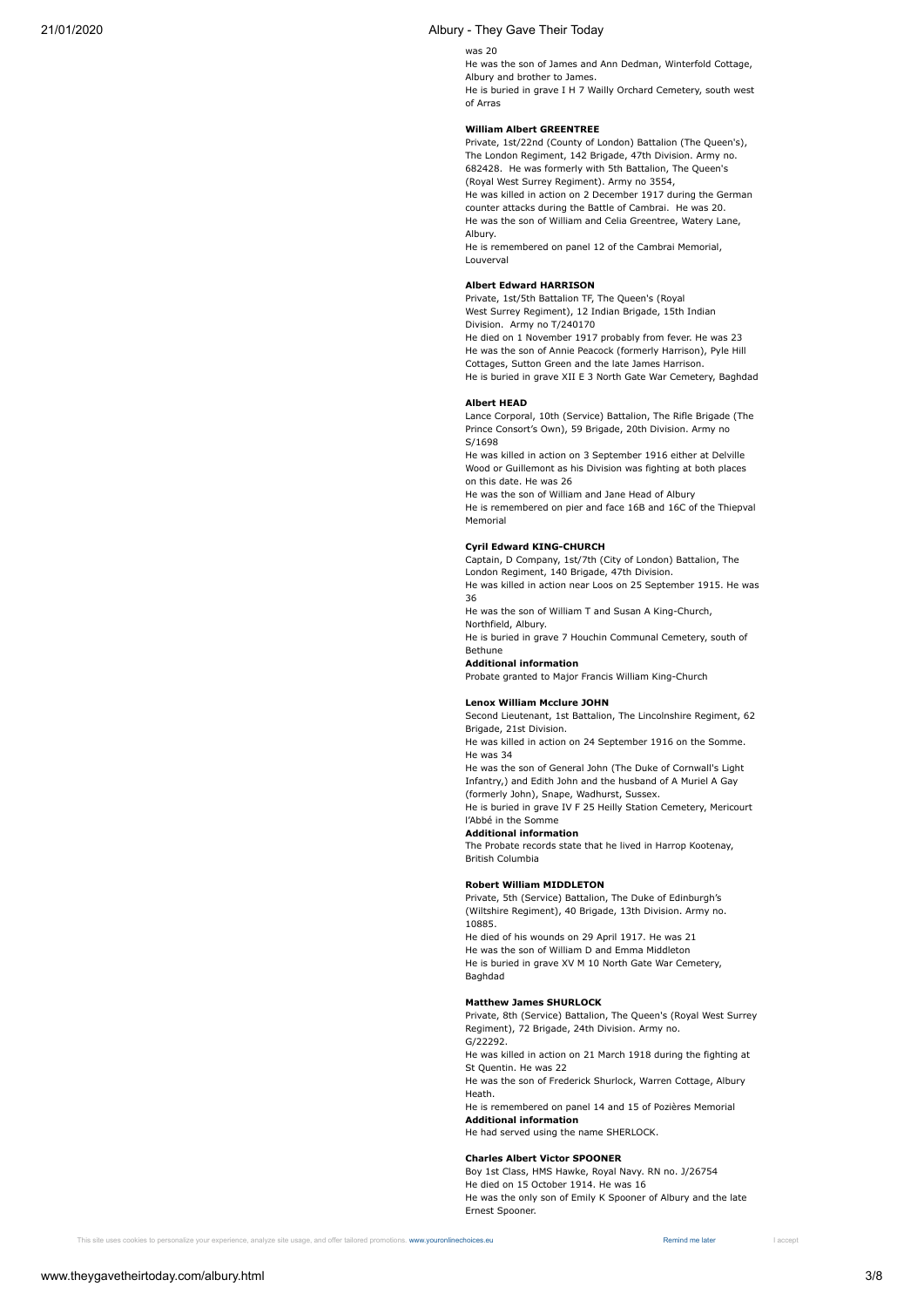torpedoed and sunk by the German submarine U9 who had in the previous month sank three cruisers HMS Aboukir, Hogue and Cressy.

HMS Hawke, under the command of Captain Hugh P E Williams, had met HMS Endymion in the North Sea to collect mail. As she was returning to the fleet, she was struck near a magazine by a torpedo. Despite having 192 compartments and 98 watertight doors, she sank in eight minutes with the loss of 524 men leaving only 70 survivors.

HMS Hawke and Cressy were primarily used for training and many of the crew were cadets and reservists and this was not well-received when the information became public.

#### **Albert STYLES**

Private, 1st/5th Battalion, The Queen's (Royal West Surrey Regiment), 12 Indian Brigade, 12 Indian Division. Army no T/240063

He died on 29 August 1916 probably from illness. He was 25 He was the son of George and Fanny Styles. He is buried in grave XXI T 36 North Gate War Cemetery, Baghdad

#### **Harry STYLES**

Private, 2nd Battalion, The Queen's (Royal West Surrey Regiment), 91 Brigade, 7th Division. Army no G/3872 He was killed in action on 16 May 1915 during the Battle of Festubert. He was 28

He was the son of George and Fanny Styles and born in Albury. He is remembered on panel 4 and 5 of Le Touret Memorial

#### **Harry TUGWELL**

Lance Corporal, 1st Battalion, The Duke of Edinburgh's (Wiltshire Regiment), 7 Brigade, 25th Division. Army no. 10205 He died of his wounds on 26 December 1915. He was 23 He was the son of William and Esther Tugwell of Albury Heath. He is buried in grave I D 156 Bailleul Communal Cemetery Extension (Nord)

#### **Theodore WRIGHT VC**

Captain, 57th Field Company, Royal Engineers He was killed in action on 14 September 1914. He was 31 He was the son of the late William Walter and Arabella Wright, Talgai, Albury.

He is buried in grave II B 21 Vailly British Cemetery **Additional information**

An extract from The London Gazette dated 16 November 1914, records the following:

More about his valour *Action for which commended: Gallantry at Mons on 23 August in attempting to connect up the lead to demolish a bridge under heavy fire; although wounded in the head he made a second attempt. At Vailly, on 14 September he assisted the passage of 5th Cavalry Brigade over the pontoon bridge and was mortally wounded whilst assisting wounded men into shelter.*

Mons, 23 August 1914, a company of the Royal Scots Fusiliers was holding a barricade at the north end of a bridge over the Mons-Condé canal. By this time the firing on the position had become so violent and the casualties were so numerous that a retirement had been decided. Corporal Alfred Jarvis of the Royal Engineers was then called upon to destroy the bridge but he was without the exploder and leads. It was then that he met

Captain Theodore Wright, who had been wounded in the head, who told him to return to the bridge and he would bring the necessary equipment.

It was whilst attempting to connect the leads under the bridge to blow it that Theodore Wright earned his Victoria Cross. Time and again he tried to get at the end of the leads but, each time he raised his head above the level of the towpath, he was fired upon from about thirty yards. Eventually he gave up the attempt and, in swinging himself back under the girder of the bridge, he lost his grip and owing to exhaustion fell into the canal, and was pulled out by a Sergeant Smith. (Corporal Alfred

Jarvis was also awarded the Victoria Cross for this same action). At Vailly, on 14 September 1914, Theodore Wright assisted the passage of 5th Cavalry Brigade over a pontoon bridge, and was mortally wounded whilst assisting wounded men into shelter. An officer of the Scots Greys wrote in a letter later

The Victoria Cross awarded to Captain Theodore Wright has been donated to the Royal Engineers Museum in Gillingham, Kent. His descendants presented his VC, 1914 Star - with clasp "5 Aug - 22 Nov 1914," British War Medal and Victory Medal and Memorial Plaque to the museum, together with the letters relating to the award of the VC and the wooden cross which *"We got across the river the day before yesterday a bit before our time and we had to go back over a pontoon bridge considerably quicker than was pleasant, under a very heavy fire too. At the end of the bridge was an Engineer Officer repairing bits blown off and putting down straw as cool as a cucumber the finest thing I ever saw. The poor fellow was killed just after my troops got across. No man earned a better Victoria Cross."*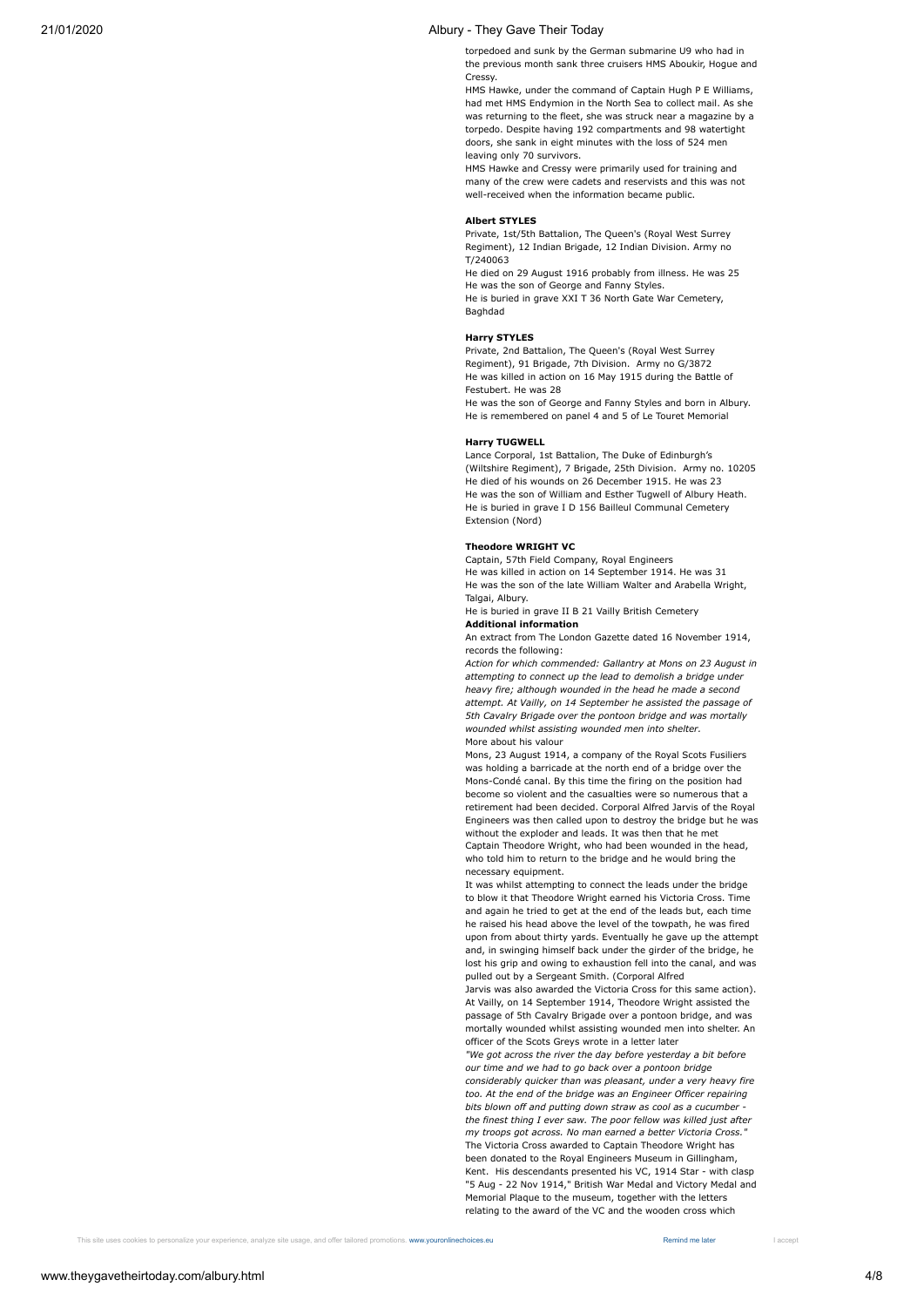# **The Fallen in WW2**

### **David Jenkin BISHOP**

Private, 2nd/6th Battalion, The Queen's Royal (West Surrey) Regiment. Army no. 6093904

He died on 21 September 1944. He was 25 He was the son of Thomas and Eliza Bishop and the husband of Violet L G Bishop.

# He is buried in grave II D 53 Gradara War Cemetery

**Additional information**

The cemetery contains the graves of casualties incurred during the advance from Ancona to Rimini, which broke the German's heavily defended Gothic Line and those who died in the heavy fighting around Rimini, which was taken by the Allies on 21 September 1944.

### **John Seymour Harland BUNNING**

Lieutenant, 5th Battalion, The Hampshire Regiment, 128 Infantry Brigade, British 46 Infantry Division. Army no. 190217

He died on 9 November 1943. He was 21

He was the son of Captain W H Bunning MC, Gurkha Rifles and Dorothy S Bunning, Rose Cottage, Newlands Corner He is buried in grave XVI D 17 Cassino War Cemetery

# **Additional information**

Andrews Newspaper Index Cards: BUNNING - Now officially reported killed in Italy on 9 Nov 1943, after liberation from a prisoner of war camp, JSH Bunning, Lieutenant of the Hampshire Regiment, elder son of Mr & Mrs Bunning of Newlands Corner, grandson of the late Seymour J Pike. His

Father, William Harland Bunning, had served with the Australian Army in WW1 where he got, jaundice, was badly wounded in the arm and won an MC in that order! At the end of the war he joined the 1st/4th Ghurkha Rifles and went to India

Then another announcement: BUNNING : PIKE - on 24 February 1919 at Bombay Cathedral, Captain William Harland Bunning MC, Gurkha Rifles to Dorothy Sybil Pike. William is the son of Joseph Harland Bunning and Dorothy is the daughter of Seymour James Pike

The Australian records state that their son, John Seymour Harland Bunning, was born in India and that he died around the time that he was liberated from a PoW Camp

#### **Alec Victor HANCOCK**

A member of the Society of Ordinary Seamen described on the War Memorial Plaque as a Sea Cadet

He died on 27 August 1943 at Lawrenny Ferry near Tenby "due to war operations" as stated on his death certificate which was registered by J E Mansfield, Office Commanding. He was 14 His parents have not been identified but his mother's maiden name was Cowlard and he lived at Gate Bourne Crossing, Albury or Brook Gate

He was buried in the churchyard of St Peter and Paul on 3 September 1943

# **Additional information**

Lawrenny Ferry was a RNAS seaplane training establishment from February 1942 to October 1943. Two steam yachts were moored there for accommodation, Carmela and Zaza

#### **John Raymond SAVAGE**

Flight Lieutenant (Pilot), 208 Squadron, Royal Air Force. RAFVR no. 118493

He died on 24 April 1944. He was 31

He was the son of Henry C F and Edith Savage of Albury. He is buried in grave X E 17 Sangro River War Cemetery **Additional information**

The Squadron had converted to the Spitfire in Iraq in December 1943 when it moved to Italy where, in April 1944, the Allies had air superiority. Nevertheless, the enemy flak batteries continued to take their toll and two pilots from the squadron were shot down on 24 April 1944.

Flying Officer John R Savage was hit by heavy anti-aircraft fire. With his cockpit full of smoke he bailed out at 200 feet.

insufficient height for his parachute to open. Flying Officer M B Strubell was posted as missing. They had been carrying out a tactical reconnaissance between Francavilla and Pescara, an area renowned for its flak defences.

#### **Hector HOLT**

Stoker 2nd Class, HMS Victory III, Royal Navy. RN no. P/KX 139093

He died on 19 August 1942 during the Dieppe Raid. He was 41 He is buried in grave G 1 Dieppe Canadian War Cemetery, Hautot sur Mer

#### **Additional information**

**Dieppe** was a major operation planned by Vice-Admiral Lord Mountbatten involving 5,000 Canadians, 1,000 Commandos, and 50 United States Rangers. The Royal Navy supplying 237 ships and landing craft, and the Royal Air Force 74 squadrons of which 66 were fighter squadrons.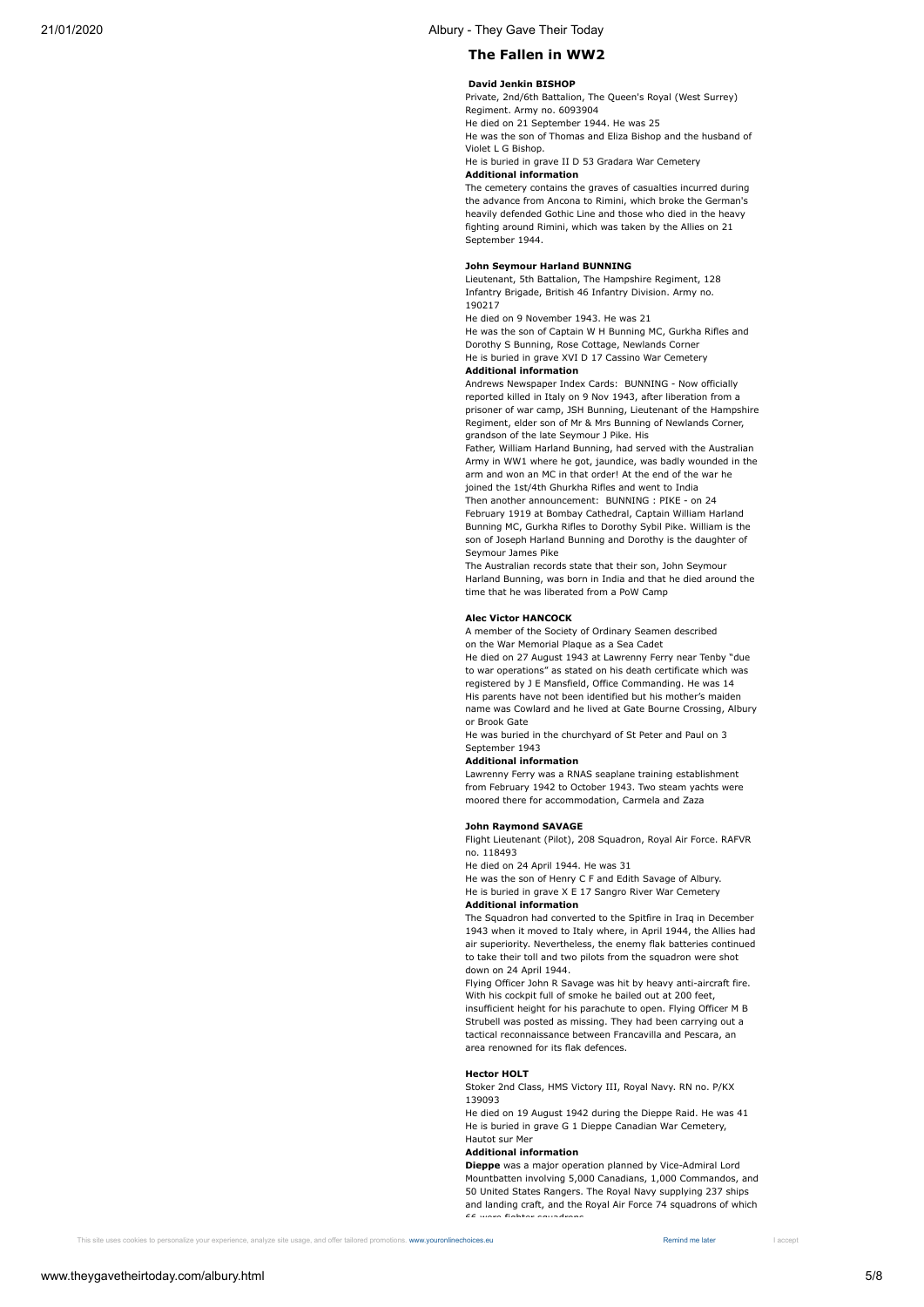The plan called for a frontal assault, without heavy preliminary air bombardment. Under pressure from the Canadian government to ensure that Canadian troops saw some action, the 2nd Canadian Infantry Division, commanded by Major General J H Roberts, was selected for the main force. Armoured support was provided by 14th Army Tank Regiment (The Calgary Regiment (Tank)) with 58 of the new Churchill tanks. They were landed using the new landing craft tank (LCT). The tanks had a mixture of armament with 2 pounder gunarmed tanks fitted with a close support howitzer, operating alongside 6 pounder gun-armed tanks. In addition, three of the Churchill Tanks were equipped with flame thrower equipment and all had adaptations enabling them to operate in the shallow water near the beach.

**Casualties** The Canadian contingent suffered very badly, 3,367 were killed, wounded or taken prisoner; an exceptional casualty rate of 68%. The British Commandos lost 247 men. The Royal Navy lost one destroyer and 33 landing craft, suffering 550 dead and wounded. The RAF lost 106 aircraft to the Luftwaffe's 48.

The German Army's casualties totalled no more than 591. Three Victoria Crosses were awarded for the operation:

Captain Porteous, No. 4 Commando;

the Reverend John Weir Foote, padre to Royal Hamilton Light Infantry;

and Lieutenant Colonel Merritt of the South Saskatchewan Regiment.

Conclusion Valuable lessons were learnt which were to significantly reduce the casualty levels during Normandy invasion 2 years later.

#### **Reginald KING**

Corporal, 5th Battalion, The Royal Sussex Regiment. Army no. 6407087

He died on 3 November 1942. He was 28

He was the son of William and Ethel King and the husband of Elsha J King of Albury Heath.

He is remembered on column 61 of the Alamein Memorial **Additional information**

Fighting in North Africa started with the Italian declaration of war on 10 June 1940. On 14 June, the British Army's 11th Hussars (assisted by elements of the 1st Royal Tank Regiment,) crossed the border into Libya and captured Fort Capuzzo. This was followed by an Italian offensive into Egypt and the capture of Sidi Barrani in September 1940. In December 1940 the Allies a Commonwealth counter-offensive, Operation Compass. During this operation, the Italian 10th Army was destroyed and the German Afrika Korps, commanded by Rommel, was dispatched to reinforce Italian forces in order to prevent a complete Axis defeat.

A see-saw series of battles for control of Libya and parts of Egypt followed, reaching a climax in the 2nd Battle of El Alamein when Allied forces under the command of Lieutenant-General Bernard Montgomery delivered a decisive defeat to the Axis forces and pushed them back to Tunisia.

During **Operation Lightfoot**, the second and decisive Battle of El Alamein, the 133rd Brigade, of which The Sussex Regiment was part, served with the 8th and 10th Armoured Divisions and the 51st (Highland) Division. This battle started in late October and the German lines were broken on 5 November. Almost immediately the Allies landed in Morocco and Algeria. Within days Tobruk and Benghazi were captured. Perhaps this

**Robert James KING**

was the turning point in the war

Warrant Officer (Pilot), 17 Squadron, Royal Air Force Volunteer Reserve. RAFVR no. 1324008

He died between 11 May 1945 and 12 May 1945. He was 24 He was the son of William and Ethel King of Albury. He is buried in the Churchyard to the SE of the Church of St Peter and St Paul, Albury

# **Additional information**

The fact that Robert King is buried in Albury indicates that he died in England probably through illness or from wounds received. The history of his Squadron is such that he was unlikely to have been an operational pilot when he died. In November 1944, the Squadron had moved with their Spitfires to the Burma front. In June 1945 they were part of the force allocated to the invasion of Malaya.

# **Hugh Sperling MORSHEAD**

Captain, 1st/5th Battalion, The Queen's Royal Regiment (West Surrey). Army no. 112892 He died on 23 January 1945. He was 25 He was the son of Lieutenant Colonel Henry T Morshead, DSO, Royal Engineers, and Evelyn T Morshead of Albury and older brother to Owen, the next entry He is buried in grave III C 11 Nederweert War Cemetery, Netherlands **Additional information**

Remind me later

This site uses cookies to personalize your experience, analyze site usage, and offer tailored promotions. [www.youronlinechoices.eu](https://www.youronlinechoices.eu/) Remind me later Remind me later I accept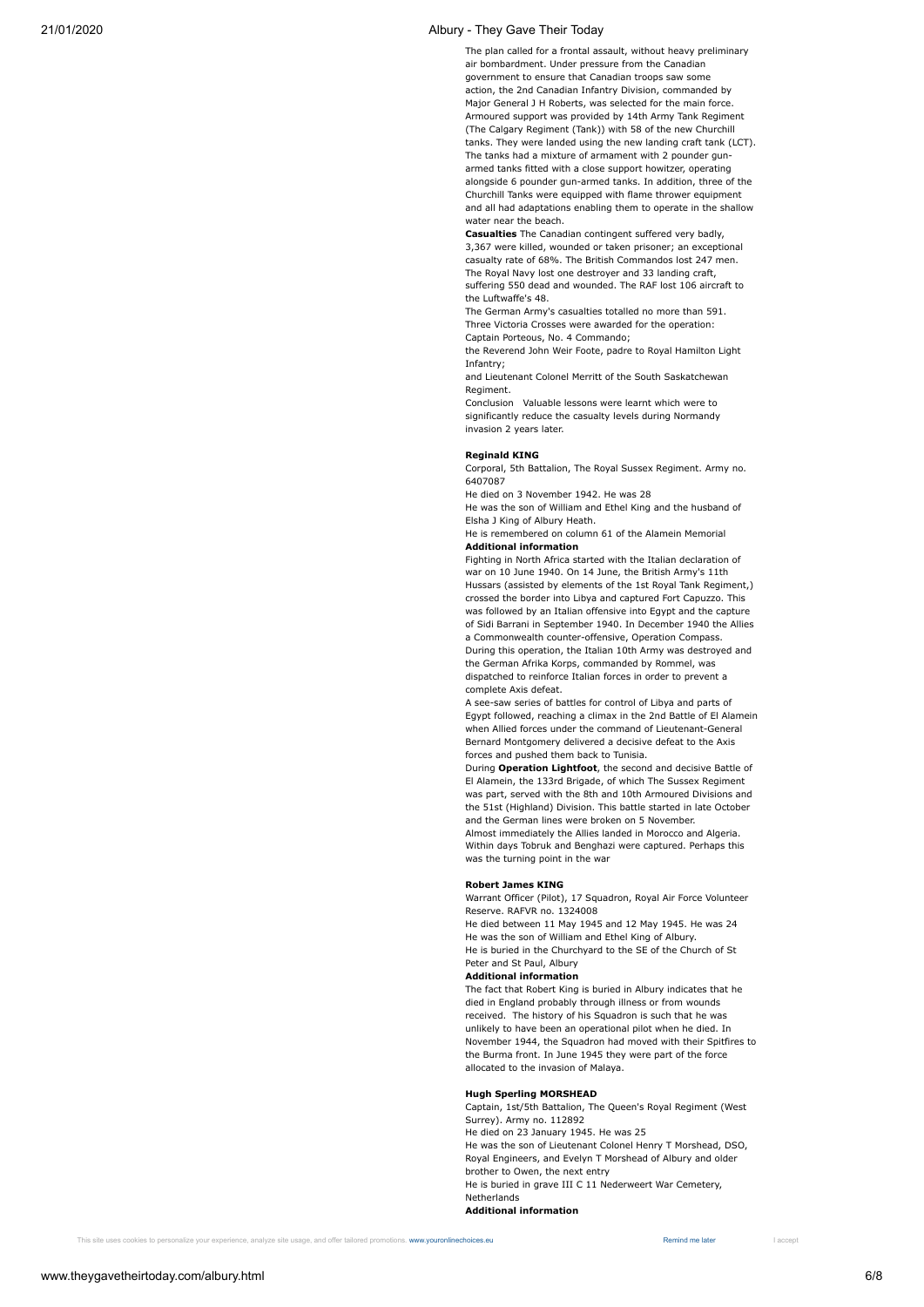Hardingham, Private John T Gowlett and Private William H White

### **Owen Henry MORSHEAD**

Flying Officer, 625 Squadron, Royal Air Force. RAFVR no. 150313 He died on 23 October 1944. He was 21

He was the son of Lieutenant Colonel Henry T Morshead, DSO, Royal Engineers, and Evelyn T Morshead of Albury and brother to Hugh.

#### He is remembered on panel 208 of the Runnymede Memorial **Additional information**

The official records show: 625 Squadron, Lancaster PB531 CF-H took off from RAF Kelstern, Lincolnshire at 16.32 hours for a raid on Essen. The aeroplane was lost without trace along with the crew

#### **Henry George Alan PERCY, 9th Duke of Northumberland**

Lieutenant, 3rd Battalion, Grenadier Guards. Army no. 51289 He was killed in action on 21 May 1940 at Pecq in Flanders during the retreat to Dunkirk. He was 27

He was the son of the late Alan Ian Percy, KG, CBE, MVO, 8th Duke of Northumberland and of Helen M Percy, Duchess of Northumberland.

He is buried in grave IV B 7 Esquelmes War Cemetery, near Tournai

#### **Geoffrey George HANN**

Sergeant, 903 Company, Royal Army Service Corps. Army no. T/149242

He died on 24 April 1943. He was 25

He was the son of George and Emily Hann of Finchley and the husband of Doris J Hann, Lipscombe Cottage, Farley Green He is buried in grave II G 17 Ancona War Cemetery

#### **Additional information**

Was he a POW? The probability is that he was. The Allied invasion of Italy had not started so there is no reason for him to be in the country unless he had been captured in the North African campaign and taken to Italy. It is certainly true that others buried in this cemetery had been captured in North Africa.

Probate was granted to his widow on 15 September 1943.

### Plaque in the church WW1

#### **Aymer Edward MAXWELL**

Lieutenant Colonel, Collingwood Battalion, 1 Naval Brigade, Royal Naval Division and formerly with 10th (Lovat Scouts) Battalion, The Queens Own Cameron Highlanders. He had also served with 1st Battalion, The Grenadier Guards during the Anglo-Boer War.

He died from his wounds on 9 October 1914. He was 36 He was the son of the Rt. Hon. Sir Herbert Maxwell, 7th Baron of Monreith, Wigtownshire and Lady Maxwell and he was the husband of Lady Mary Maxwell, House of Elrig, Portwilliam, Wigtownshire.

He is buried in plot IIa 69 Schoonselhof Cemetery a suburb of Antwerp.

#### **Additional information**

Lieutenant Colonel Aymer E Maxwell was born on 26 October 1877 and he married Lady Mary Percy, daughter of Henry G Percy, 7th Duke of Northumberland and Lady Edith Campbell on 20 October 1909.

Antwerp was the seat of the Belgian Government from 17 August to 7 October 1914. On 27 September the Germans laid siege to Antwerp and, during the first week of October, the Royal Naval Division entered the city, playing a crucial part in its defence. On 9 October, before other British and French reinforcements could arrive, the last forts became untenable and the last defenders retired. From 10 October 1914 to the Armistice, the city was occupied by the Germans. Aymer E Maxwell was the father of the naturalist and author Gavin Maxwell and a member of the Catholic Apostolic Church who lost 16 members of their Church in the war

# Others from Albury who are not on the War Memorial

#### **John David Botting MM**

Lance Corporal, 8th (Service) Battalion, The Queen's (Royal West Surrey Regiment), 72 Brigade, 24th Division. Army no S/15

He died of his wounds on 2 April 1918 in the fighting on the Somme. He was 27

He was the son of John and Mary Botting

He is buried in grave I C 18 Roye New British Cemetery **Additional information**

He also appears on the Cranleigh War Memorial

**WILLIAM Arthur PAUFFLEY**

Rifleman, 3rd Battalion, Rifle Brigade (The Prince Consort's Own), 17 Brigade, 6th Division Army no. 4848

This site uses cookies to personalize your experience, analyze site usage, and offer tailored promotions. [www.youronlinechoices.eu](https://www.youronlinechoices.eu/) Remind me later Remind me later I accept

www.theygavetheirtoday.com/albury.html 7/8